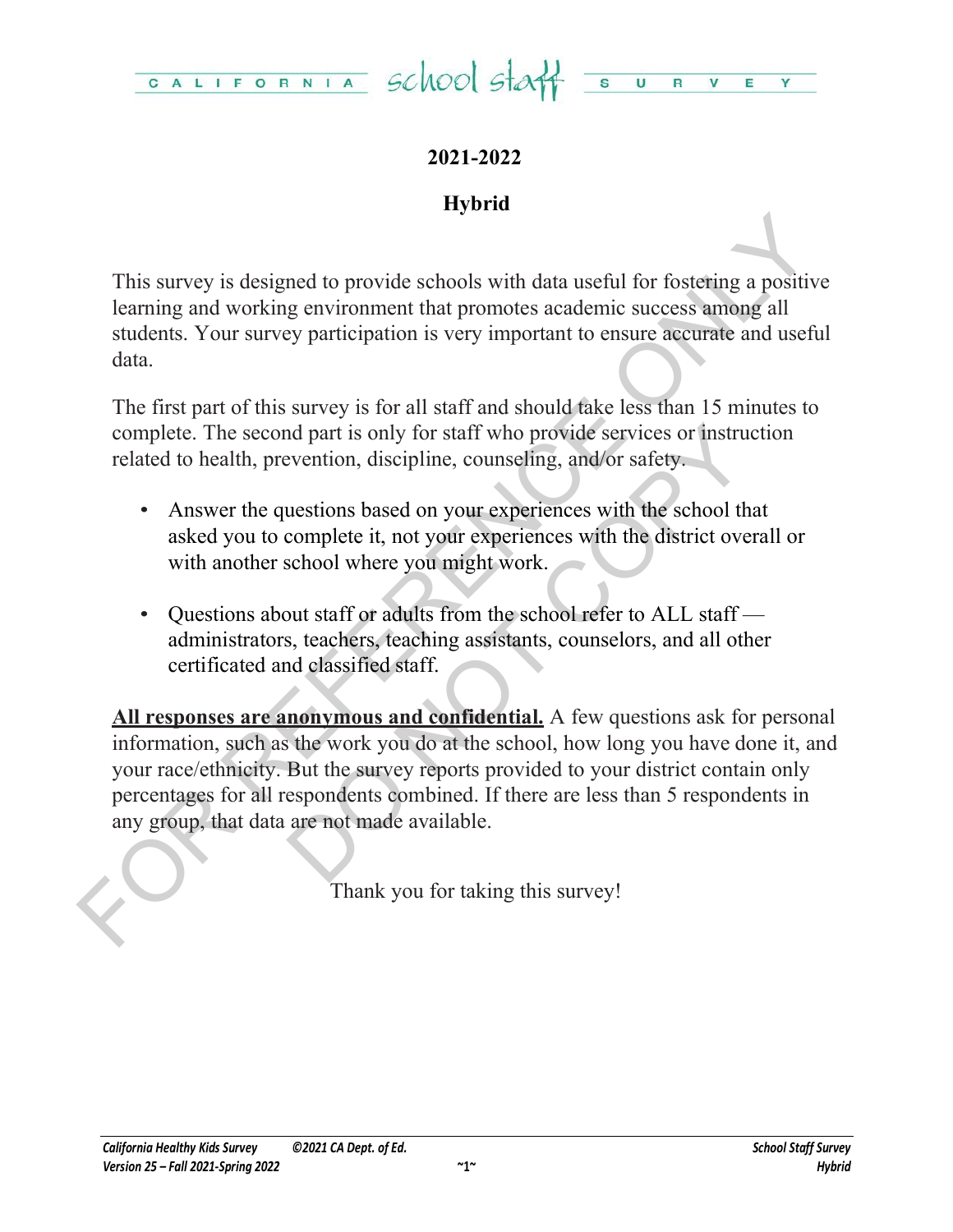

## *Note: This survey is typically administered online. This PDF is provided for review only. Please do not administer without permission.*

#### **SECTION 1**

#### **1. What is your role(s) at this school?** *(Mark All That Apply.)*

- **A)** Teacher in grade 4 or below
- **B)** Teacher in grade 5 or above
- **C)** Special education teacher
- **D)** Administrator
- **E)** Prevention staff, nurse, or health aide
- **F)** Counselor, psychologist
- **G)** Police, resource officer, or safety personnel
- **H)** Paraprofessional, teacher assistant, or instructional aide
- **I)** Other certificated staff (e.g., librarian)
- **J)** Other classified staff (e.g., janitor, secretarial or clerical, food service)
- **K)** Other service provider (e.g., speech, occupational, physical therapist)

#### **Students' School Schedule**

**SECTION 1**<br>
SECTION 1<br>
19 SECTION 1<br>
19 Teacher in grade 4 orbelow<br>
(b) Teacher in grade 3 or showe<br>
(D) Special education technical state<br>
(D) Special education technical state<br>
(D) Special education technical state<br>
(D Sessionce officer, or safety<br>
Le<br>
Le<br>
Le<br>
De lawe returned to their school buildings to attend school. Some students<br>
and returned to the school buildings at all. And some students are doin<br>
ERS (A), (B) OR (J) on #1<br>
of s **This year, some students have returned to their school buildings to attend school. Some students are working from home and not going to the school buildings at all. And some students are doing a combination of both.**

#### **[IF RESPONDENT ANSWERS (A), (B), OR (C) on #1]**

#### **Respond for the majority of students you teach who are enrolled in the school.**

- **2. Which of the following best describes your students' school schedule during the past 30 days?**
	- A) Most of my students went to school in person at the school building for the entire day, Monday through Friday. **[In-School Model]**
	- B) Most of my students participated in school from home for the entire day on most or all weekdays and did not go to the school in person. **[Remote Learning Model]**
	- C) Most of my students went to school in person at the school building for the entire day on some weekdays and participated in school from home on other weekdays. **[Hybrid Model]**
	- D) Most of my students went to school in person at the school building for half of the day and participated in classes from home during the other half of the day on most or all weekdays. **[Hybrid Model]**

#### **[AND SKIP TO QUESTION #4]**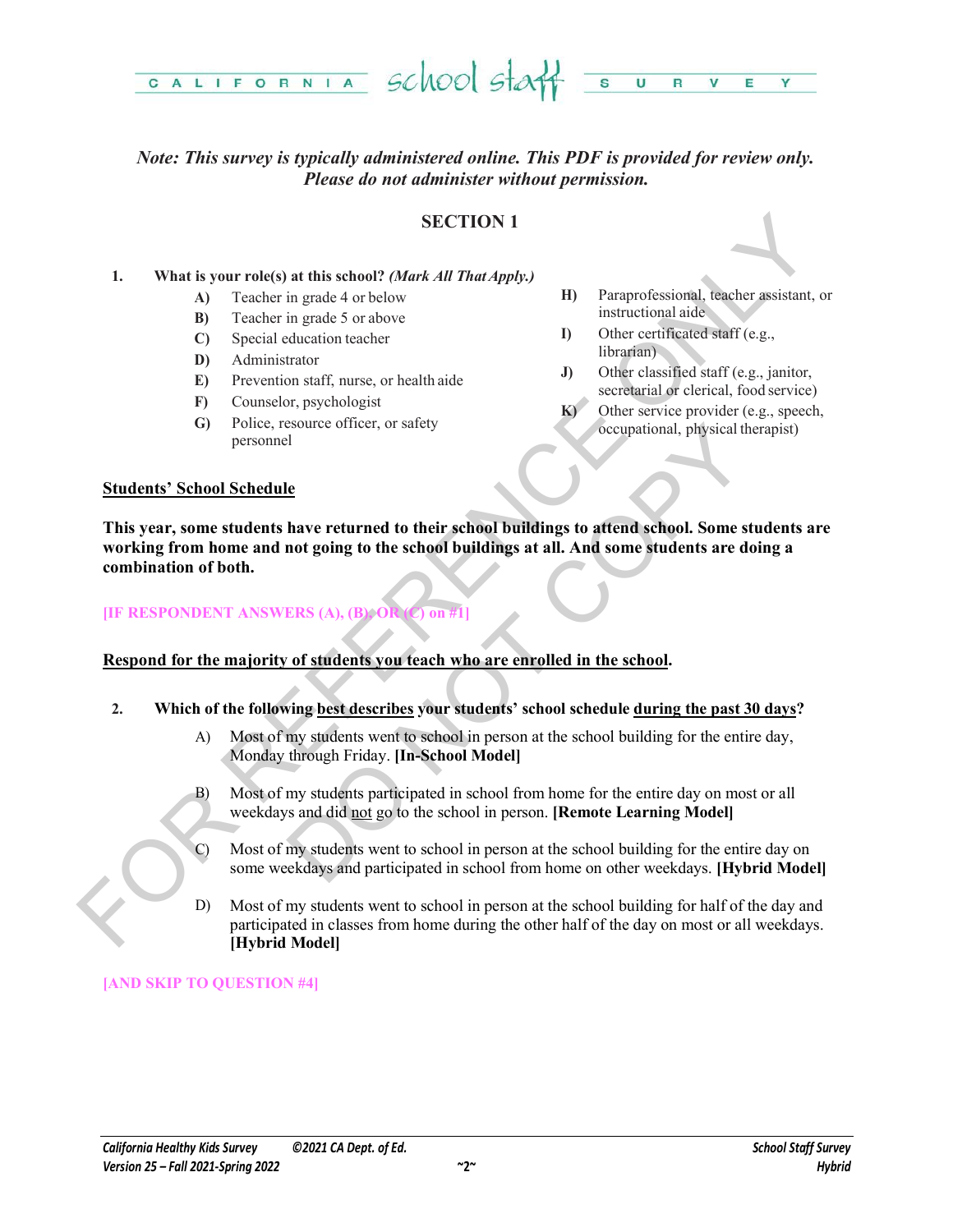

#### **[IF RESPONDENT DOES NOT ANSWER (A), (B), OR (C) AND ANSWERS ANY OF (D) THRU (K) on #1]**

#### **Respond for the majority of students who are enrolled in the school.**

- **3. Which of the following best describes students' school schedule during the past 30 days?**
	- A) Most students went to school in person at the school building for the entire day, Monday through Friday. **[In-School Model]**
	- B) Most students participated in school from home for the entire day on most or all weekdays and did not go to school in person. **[Remote Learning Model]**
	- C) Most students went to school in person at the school building for the entire day on some weekdays and participated in school from home on other weekdays. **[Hybrid Model]**
- FOR A Mixtures and the following best describes students' school schedule during the past 30 days?<br>
A Most students went to school in person at the school building for the entire day. Monday<br>
through Priday, Hn-School Mod dents went to school in person at the school building for half of the day at<br>et din classes from home during the other half of the day on most or all w<br>**Model**<br>**how many weekdays in an average week did you work from home f** D) Most students went to school in person at the school building for half of the day and participated in classes from home during the other half of the day on most or all weekdays. **[Hybrid Model]**
	- **4. In the past 30 days, how many weekdays in an average week did you work from home for an entire school day?**
		- **A)** 0 days
		- **B)** 1 day
		- **C)** 2 days
		- **D)** 3 days
		- **E)** 4 days
		- **F)** 5 days
	- **5. Do you provide services to the following types of students?** *(Mark All That Apply.)*
		- **A)** Special education
		- **B)** English language learners
		- **C)** None of the above
	- **6. How many years have you worked, in any position, at this school?**
		- **A)** Less than one year
		- **B)** 1 to 2 years
		- **C)** 3 to 5 years
		- **D)** 6 to 10 years
		- **E)** Over 10 years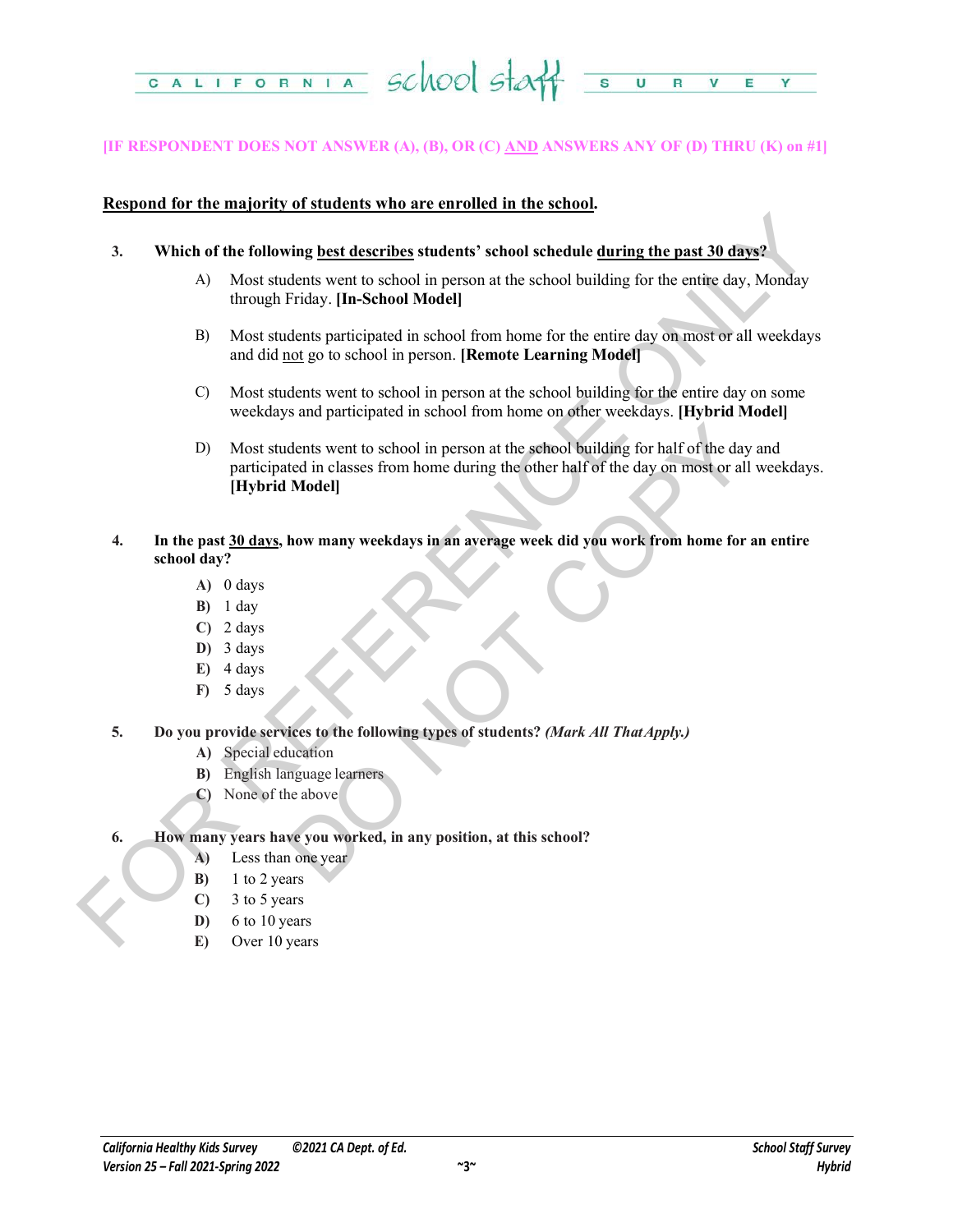

#### **7. How many years have you worked at any school in your current position (e.g., teacher, counselor, administrator, food service)?**

- **A)** Less than one year
- **B)** 1 to 2 years
- **C)** 3 to 5 years
- **D)** 6 to 10 years
- **E)** Over 10 years

# FOR THE CHAPTER CONTROL CONTROL CONTROL CONTROL CONTROL CONTROL CONTROL CONTROL CONTROL CONTROL CONTROL CONTROL CONTROL CONTROL CONTROL CONTROL CONTROL CONTROL CONTROL CONTROL CONTROL CONTROL CONTROL CONTROL CONTROL CONTRO **8. What is your race or ethnicity?** (*Mark All That Apply.*)

- **A)** American Indian or Alaska Native
- **B)** Asian or Asian American
- **C)** Black or African American
- **D)** Filipino
- **E)** Hispanic or Latinx
- or Latinx<br>algorithm or Pacific Islander<br>Copy of the Copy of the Copy of the Copy of the Copy of the Copy of the Copy of the Copy of the Copy of the Copy of the Copy of the Copy of the Copy of the Copy of the Copy of the Co **F)** Native Hawaiian or Pacific Islander
- **G)** White
- **H)** Something else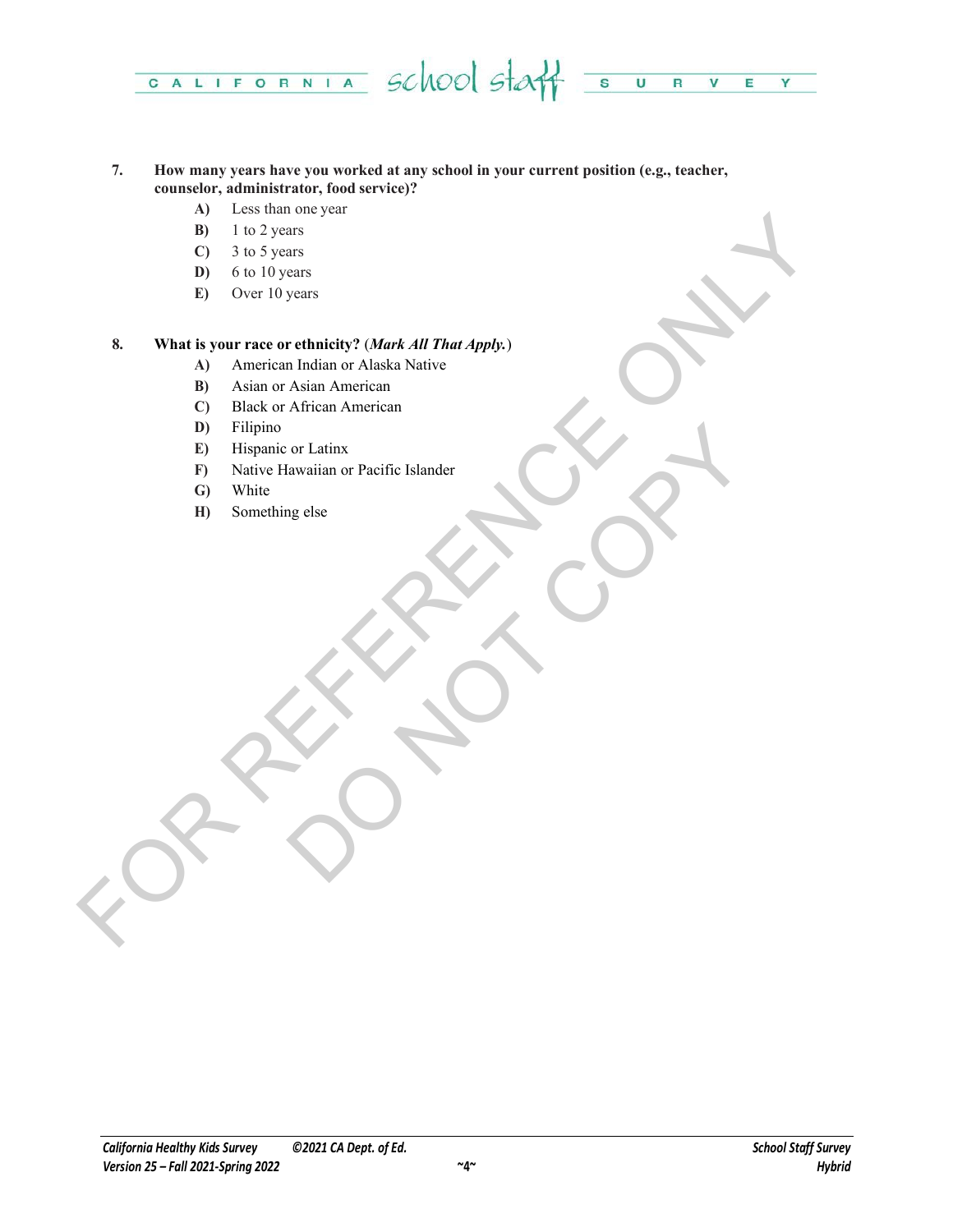CALIFORNIA SCHOOL STAT SURVE  $Y =$ 

**Please indicate how much you agree or disagree with the following statements about this school.**

*This school…*

|     | <i>INIS SCHOOL</i>                                                                                                                           | Strongly<br>Agree | Agree          | Disagree      | Strongly<br><b>Disagree</b> |
|-----|----------------------------------------------------------------------------------------------------------------------------------------------|-------------------|----------------|---------------|-----------------------------|
| 9.  | is a supportive and inviting place for students<br>to learn.                                                                                 | $\mathbf{A}$      | $\mathbf{B}$   | C             | D                           |
| 10. | promotes academic success for all students.                                                                                                  | A                 | B              |               | D                           |
| 11. | emphasizes helping students academically<br>when they need it.                                                                               | A                 | B              | С             | D                           |
| 12. | provides adequate counseling and support<br>services for students.                                                                           |                   | $\overline{B}$ | $\mathcal{C}$ | D                           |
| 13. | emphasizes teaching lessons in ways<br>relevant to students.                                                                                 |                   | $\mathbf{B}$   | $\mathcal{C}$ | $\mathbf D$                 |
| 14. | is a supportive and inviting place for staff to work.                                                                                        | A                 | B              | $\mathcal{C}$ | D                           |
| 15. | promotes trust and collegiality among staff.                                                                                                 | A                 | B              | $\mathcal{C}$ | D                           |
| 16. | encourages opportunities for students to<br>decide things like class activities or rules.                                                    | $\overline{A}$    | $\overline{B}$ | $\mathcal{C}$ | D                           |
| 17. | gives all students equal opportunity to<br>participate in classroom discussions or<br>activities.                                            | А                 | $\, {\bf B}$   | $\mathsf C$   | D                           |
| 18. | gives all students equal opportunity to<br>participate in numerous extracurricular<br>and enrichment activities.                             | A                 | B              | $\mathcal{C}$ | D                           |
| 19. | gives students opportunities to "make a<br>difference" by helping other people, the<br>school, or the community (e.g., service<br>learning). | A                 | $\mathbf{B}$   | $\mathcal{C}$ | $\mathbf D$                 |
| 20. | emphasizes using instructional materials<br>that reflect the culture or ethnicity of its<br>students.                                        | A                 | $\mathbf{B}$   | $\mathcal{C}$ | D                           |
| 21. | has staff examine their own cultural<br>biases through professional development<br>or other processes.                                       | $\mathbf{A}$      | $\, {\bf B}$   | $\mathcal{C}$ | D                           |
| 22. | considers closing the racial/ethnic<br>achievement gap a high priority.                                                                      | A                 | B              | $\mathcal{C}$ | D                           |
| 23. | has high expectations for all students,<br>regardless of their race, ethnicity, or<br>nationality.                                           | A                 | B              | $\mathcal{C}$ | D                           |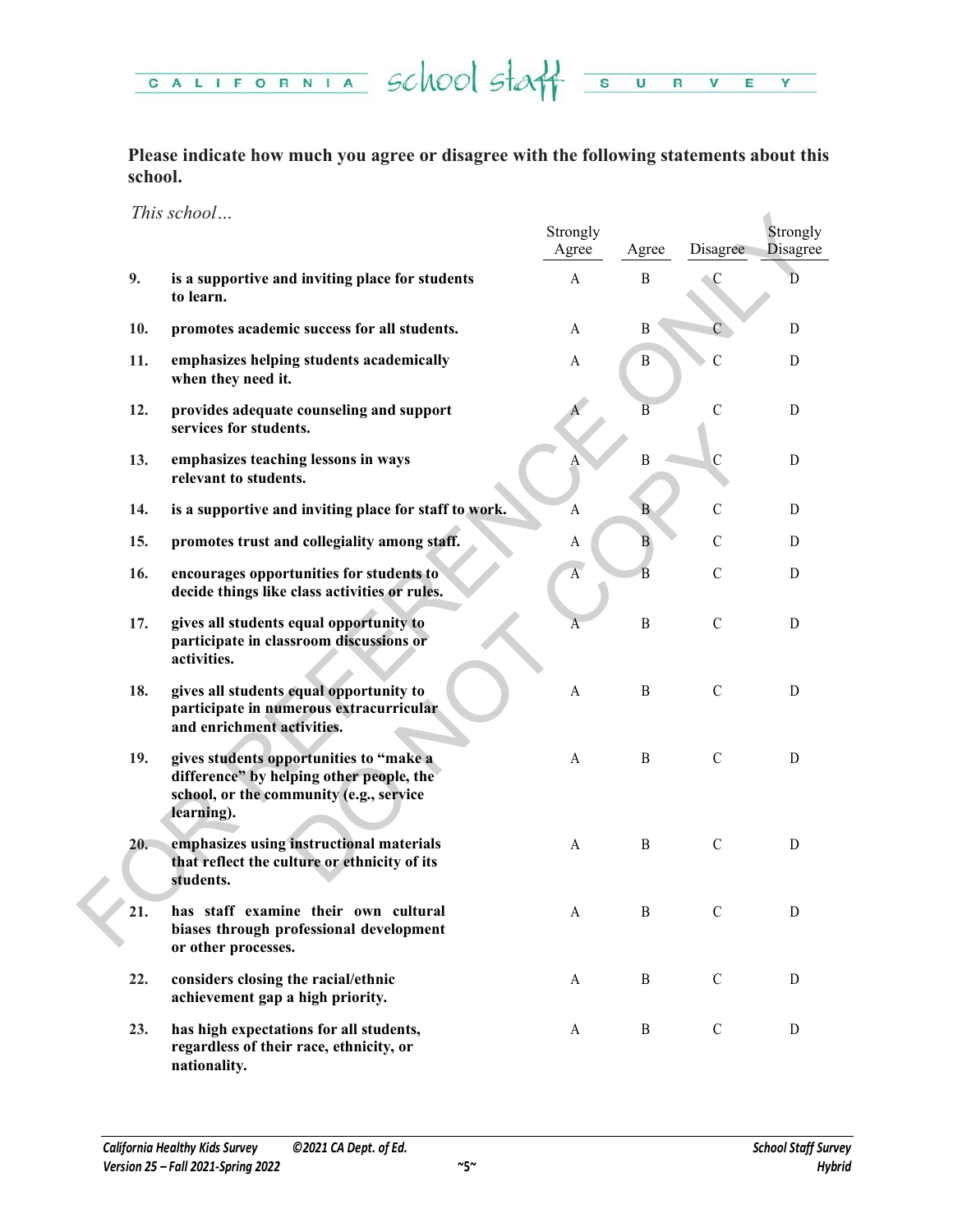#### CALIFORNIA School Staff  $\overline{\mathbf{s}}$  $\overline{\mathsf{u}}$  $R$   $V$   $E$  $Y =$

*This school…*

|     |                                                                                               | Strongly<br>Agree | Agree          | Disagree       | Strongly<br>Disagree |
|-----|-----------------------------------------------------------------------------------------------|-------------------|----------------|----------------|----------------------|
| 24. | fosters an appreciation of student diversity and<br>respect for each other.                   | A                 | B              | $\mathcal{C}$  | D                    |
| 25. | handles discipline problems fairly.                                                           | A                 | B              | $\mathcal{C}$  | D                    |
| 26. | is a safe place for students.                                                                 | A                 | $\mathbf B$    |                | D                    |
| 27. | is a safe place for staff.                                                                    | A                 | B              | C              | D                    |
| 28. | is welcoming to and facilitates parent involvement.                                           | A                 | $\, {\bf B}$   | $\overline{C}$ | D                    |
| 29. | has clean and well-maintained facilities and property.                                        | A                 | $\, {\bf B}$   | $\mathcal{C}$  | D                    |
| 30. | has kept staff well-informed about COVID-related<br>safety measures and protocols.            | A                 | $\, {\bf B}$   | $\mathcal{C}$  | D                    |
| 31. | has implemented good COVID-related safety<br>measures and protocols to keep staff healthy.    | A                 | $\mathbf B$    |                | D                    |
| 32. | has implemented good COVID-related safety<br>measures and protocols to keep students healthy. | A                 | $\overline{B}$ | $\overline{C}$ | $\mathbf D$          |
|     | Adults who work at this school.                                                               | Strongly          |                |                | Strong               |
|     |                                                                                               | Agree             | Agree          | Disagree       | Disagr               |
| 33. | really care about every student.                                                              | A                 | B              | $\mathcal{C}$  | D                    |
| 34. | acknowledge and pay attention to students.                                                    | A                 | B              | $\mathcal{C}$  | D                    |
| 35. | want every student to do their best.                                                          | A                 | B              | C              | D                    |
| 36. | listen to what students have to say.                                                          | A                 | B              | C              | D                    |
| 37. | believe that every student can be a success.                                                  | A                 | B              | C              | D                    |
| 38. | treat all students fairly.                                                                    | A                 | B              | $\mathcal{C}$  | D                    |
| 39. | are collaborating regularly.                                                                  | A                 | B              | C              | D                    |
| 40. | have close professional relationships with one another.                                       | A                 | B              | $\mathcal{C}$  | D                    |
| 41. | support and treat each other with respect.                                                    | A                 | B              | $\mathcal{C}$  | D                    |

# *Adults who work at this school…*

| JU. | nas kept stari wen-informed about COVID-related<br>safety measures and protocols.             | 'A                | D              | ◡             | D                    |
|-----|-----------------------------------------------------------------------------------------------|-------------------|----------------|---------------|----------------------|
| 31. | has implemented good COVID-related safety<br>measures and protocols to keep staff healthy.    | A                 | $\, {\bf B}$   |               | $\mathbf D$          |
| 32. | has implemented good COVID-related safety<br>measures and protocols to keep students healthy. | A                 | $\overline{B}$ | $\mathcal{C}$ | D                    |
|     | Adults who work at this school                                                                | Strongly<br>Agree | Agree          | Disagree      | Strongly<br>Disagree |
| 33. | really care about every student.                                                              | A                 | B              | $\mathcal{C}$ | D                    |
| 34. | acknowledge and pay attention to students.                                                    | A                 | B              | $\mathcal{C}$ | D                    |
| 35. | want every student to do their best.                                                          | A                 | B              | $\mathcal{C}$ | D                    |
| 36. | listen to what students have to say.                                                          | $\mathsf{A}$      | <sub>B</sub>   | $\mathcal{C}$ | D                    |
| 37. | believe that every student can be a success.                                                  | A                 | B              | $\mathcal{C}$ | D                    |
| 38. | treat all students fairly.                                                                    | A                 | B              | $\mathcal{C}$ | D                    |
| 39. | are collaborating regularly.                                                                  | A                 | B              | $\mathcal{C}$ | D                    |
| 40. | have close professional relationships with one another.                                       | A                 | B              | $\mathcal{C}$ | D                    |
| 41. | support and treat each other with respect.                                                    | A                 | B              | $\mathcal{C}$ | D                    |
| 42. | feel a responsibility to improve this school.                                                 | A                 | B              | $\mathcal{C}$ | D                    |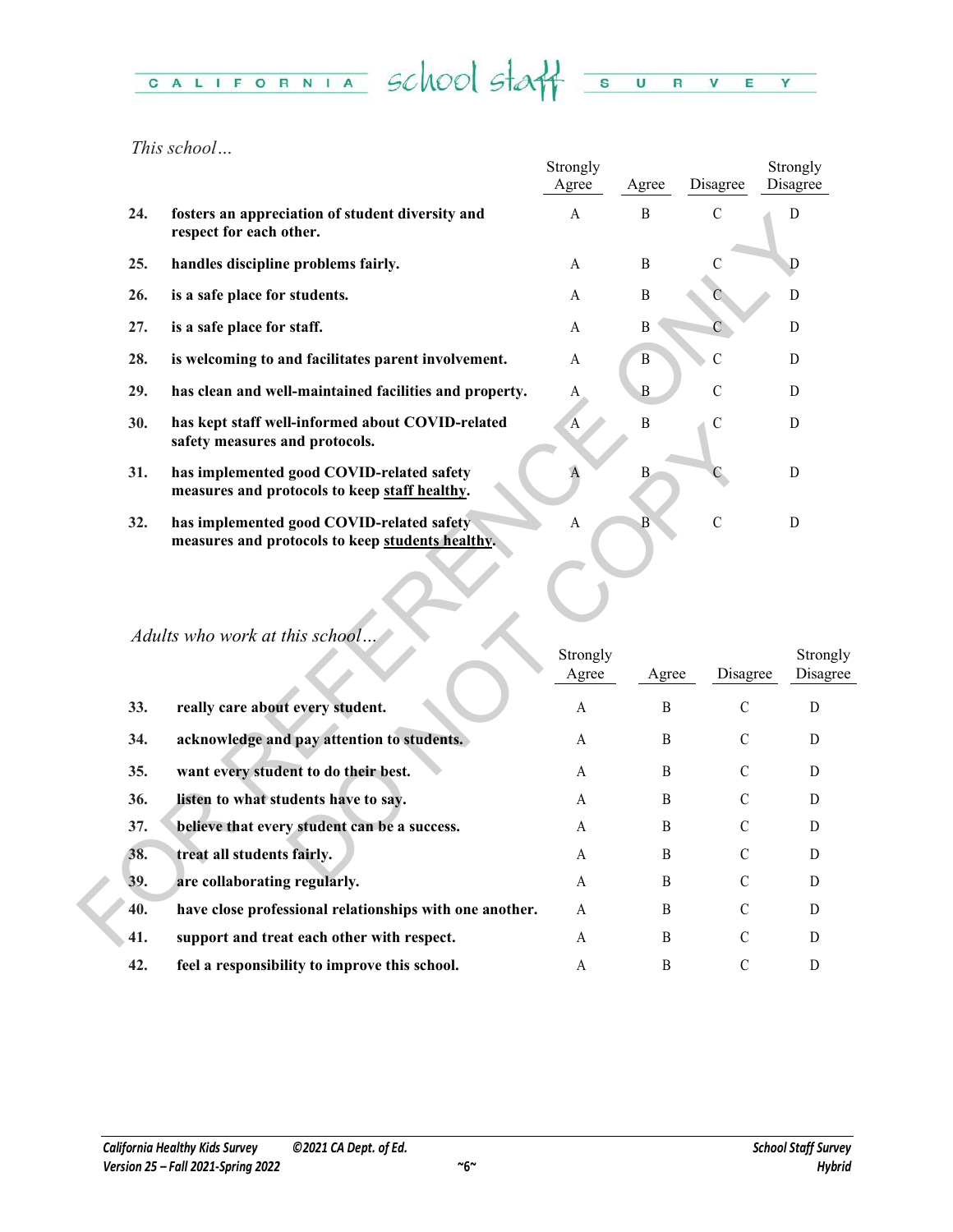# CALIFORNIA SCHOOL STAT SURVEY

*This school…*

|     |                                                                                                                    | Strongly       |       |               | Strongly |
|-----|--------------------------------------------------------------------------------------------------------------------|----------------|-------|---------------|----------|
|     |                                                                                                                    | Agree          | Agree | Disagree      | Disagree |
| 43. | promotes personnel participation in decision-<br>making that affects school practices and policies.                | A              | B     | С             | D        |
| 44. | motivates students to learn.                                                                                       | A              | B     |               | D        |
| 45. | provides the supports needed for teaching<br>culturally and linguistically diverse students.                       | A              |       |               | D        |
| 46. | encourages parents to be active partners in<br>educating their child.                                              | $\overline{A}$ | B     | $\mathcal{C}$ |          |
| 47. | uses objective data such as surveys, truancy<br>counts, and test scores in making school<br>improvement decisions. | $A^{\wedge}$   | B     | C             |          |

| 43.     | promotes personnel participation in decision-<br>making that affects school practices and policies.                                           | A                     | B                | $\mathsf C$   | D                    |
|---------|-----------------------------------------------------------------------------------------------------------------------------------------------|-----------------------|------------------|---------------|----------------------|
| 44.     | motivates students to learn.                                                                                                                  | A                     | B                | $\mathsf C$   | D                    |
| 45.     | provides the supports needed for teaching<br>culturally and linguistically diverse students.                                                  | A                     | $\mathbf{B}$     |               | D                    |
| 46.     | encourages parents to be active partners in<br>educating their child.                                                                         | A                     | $\boldsymbol{B}$ | $\mathcal{C}$ | D                    |
| 47.     | uses objective data such as surveys, truancy<br>counts, and test scores in making school<br>improvement decisions.                            | $A^{\bullet}$         | $\boldsymbol{B}$ | $\mathcal{C}$ | D                    |
| school. | Please indicate how much you agree or disagree with the following statements about your                                                       |                       |                  |               |                      |
|         |                                                                                                                                               | Strongly<br>Agree     | Agree            | Disagree      | Strongly<br>Disagree |
| 48.     | Teachers make it clear to students that bullying is<br>not tolerated.                                                                         |                       | $\mathbf{B}$     | $\mathcal{C}$ | D                    |
| 49.     | If a student was bullied, he or she would tell one of<br>the teachers or staff at school.                                                     | A                     | $\boldsymbol{B}$ | $\mathcal{C}$ | D                    |
| 50.     | Students tell teachers when other students are<br>being bullied.                                                                              | A                     | B                | $\mathcal{C}$ | D                    |
| 51.     | If a student tells a teacher that someone is bullying<br>her or him, the teacher will do something to help.                                   | A                     | B                | $\mathcal{C}$ | D                    |
| 52.     | Students try to stop bullying when they see it<br>happening.                                                                                  | A                     | $\boldsymbol{B}$ | $\mathcal{C}$ | D                    |
| 53.     | Students respect each other's differences (e.g.,<br>gender, race, culture, sexual orientation).                                               | A                     | B                | $\mathcal{C}$ | D                    |
| 54.     | Adults from this school respect differences in<br>students (e.g., gender, race, culture, sexual<br>orientation).                              | $\boldsymbol{\rm{A}}$ | B                | $\mathcal{C}$ | D                    |
| 55.     | Teachers show that they think it is important for<br>students of different races and cultures at this<br>school to get along with each other. | A                     | $\mathbf{B}$     | $\mathbf C$   | D                    |
| 56.     | Students are healthy and physically fit.                                                                                                      | A                     | B                | $\mathcal{C}$ | D                    |
| 57.     | Students arrive at school alert and rested.                                                                                                   | A                     | $\, {\bf B}$     | $\mathsf C$   | D                    |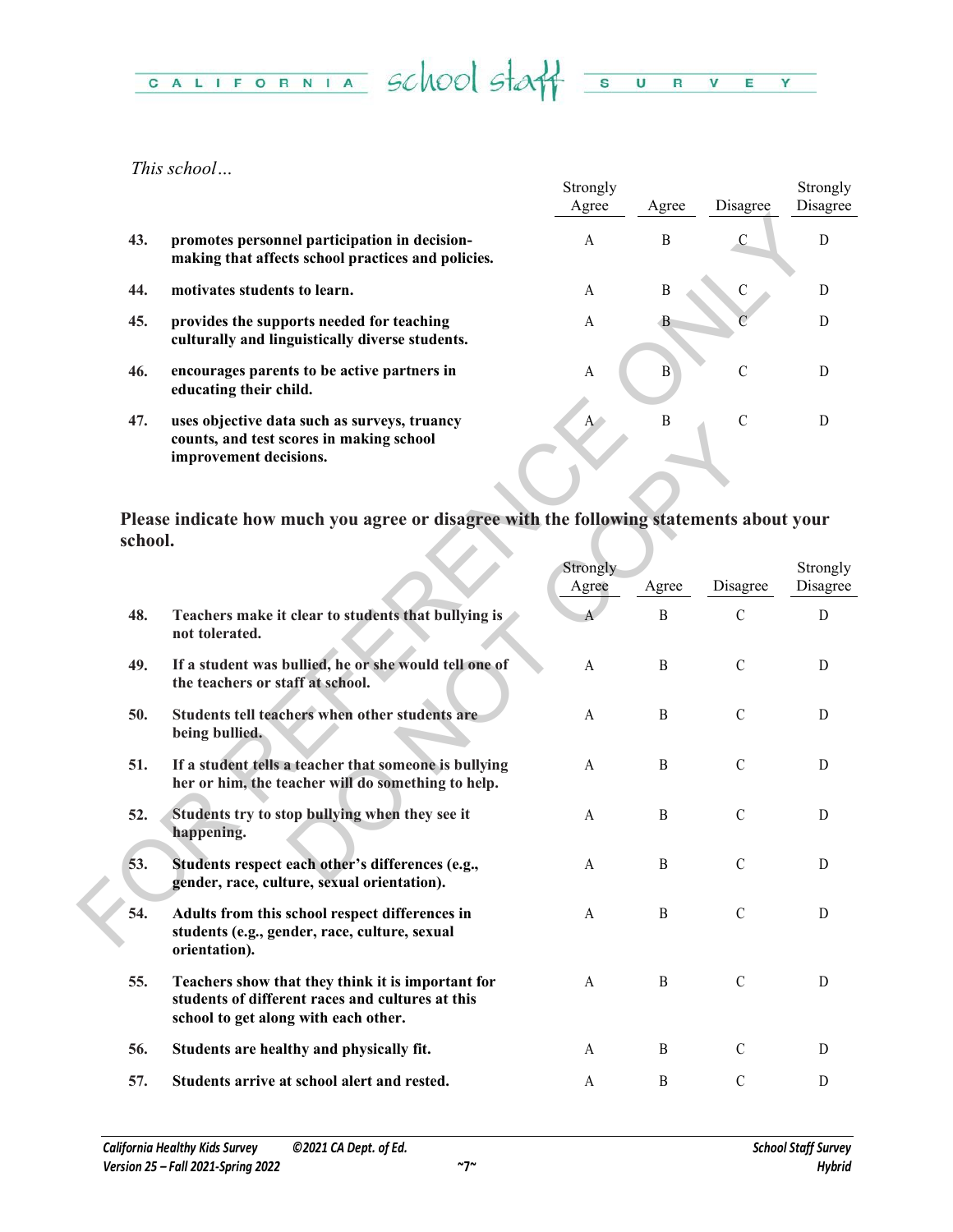

**Please indicate how much you agree or disagree with the following statements about your school.**

|     |                                                                          | Strongly<br>Agree | Agree        | Disagree      | Strongly<br>Disagree |
|-----|--------------------------------------------------------------------------|-------------------|--------------|---------------|----------------------|
|     |                                                                          |                   |              |               |                      |
| 58. | Students are motivated to learn.                                         | A                 | B            | C             | D                    |
| 59. | Students enjoy spending time together during<br>school activities.       | A                 | B            |               | D                    |
| 60. | Students care about one another.                                         | A                 | B            |               | D                    |
| 61. | Students treat each other with respect.                                  | A                 | B            | $\mathcal{C}$ | D                    |
| 62. | Students get along well with one another.                                | A                 | B            | C             | D                    |
| 63. | This school encourages students to feel responsible<br>for how they act. | $A^{\bullet}$     | B            | $\mathcal{C}$ | D                    |
| 64. | Students are motived to complete their schoolwork.                       | A                 |              | $\mathcal{C}$ | D                    |
| 65. | Students feel hopeful about the future.                                  | A                 | <sub>B</sub> | C             | D                    |
|     |                                                                          |                   |              |               |                      |

|     |                                                                                      | Agree                 | Agree            | <b>Disagree</b> | Disagree    |
|-----|--------------------------------------------------------------------------------------|-----------------------|------------------|-----------------|-------------|
| 58. | Students are motivated to learn.                                                     | A                     | $\, {\bf B}$     | $\epsilon$      | $\mathbf D$ |
| 59. | Students enjoy spending time together during<br>school activities.                   | A                     | $\, {\bf B}$     | $\mathbf C$     | $\mathbf D$ |
| 60. | Students care about one another.                                                     | A                     | $\overline{B}$   |                 | $\mathbf D$ |
| 61. | Students treat each other with respect.                                              | A                     | B                | $\mathcal{C}$   | D           |
| 62. | Students get along well with one another.                                            | A                     | $\mathbf{B}$     | $\mathsf C$     | D           |
| 63. | This school encourages students to feel responsible<br>for how they act.             | $A^+$                 | $\, {\bf B}$     | $\mathcal{C}$   | $\mathbf D$ |
| 64. | Students are motived to complete their schoolwork.                                   | $\mathbf{A}$          | B                | $\mathcal{C}$   | D           |
| 65. | Students feel hopeful about the future.                                              | A                     | $\mathbf{B}$     | C               | D           |
|     | Please indicate how much you agree or disagree with the following statements.        | Strongly              |                  |                 | Strongly    |
|     |                                                                                      | Agree                 | Agree            | Disagree        | Disagree    |
| 66. | This school encourages students to understand<br>how others think and feel.          | $\boldsymbol{\rm{A}}$ | $\, {\bf B}$     | $\mathcal{C}$   | ${\rm D}$   |
| 67. | Students are taught that they can control their<br>own behavior.                     | A                     | B                | $\mathcal{C}$   | D           |
| 68. | This school helps students resolve conflicts with<br>one another.                    | A                     | B                | $\mathcal{C}$   | D           |
| 69. | This school encourages students to care about<br>how others feel.                    | A                     | B                | $\mathcal{C}$   | D           |
| 70. | The school rules are fair.                                                           | A                     | $\boldsymbol{B}$ | $\mathcal{C}$   | D           |
| 71. | Students in this school are well-behaved.                                            | A                     | B                | $\mathcal{C}$   | D           |
| 72. | The rules at this school are too strict.                                             | A                     | $\boldsymbol{B}$ | $\mathcal{C}$   | D           |
| 73. | It is easy for students to get kicked out of class or<br>get suspended.              | A                     | $\boldsymbol{B}$ | $\mathbf C$     | D           |
| 74. | Students get in trouble for breaking small rules.                                    | A                     | B                | $\mathcal{C}$   | D           |
| 75. | Teachers are very strict here.                                                       | A                     | B                | $\mathcal{C}$   | D           |
| 76. | This school clearly informs students what will<br>happen if they break school rules. | A                     | B                | $\mathcal{C}$   | D           |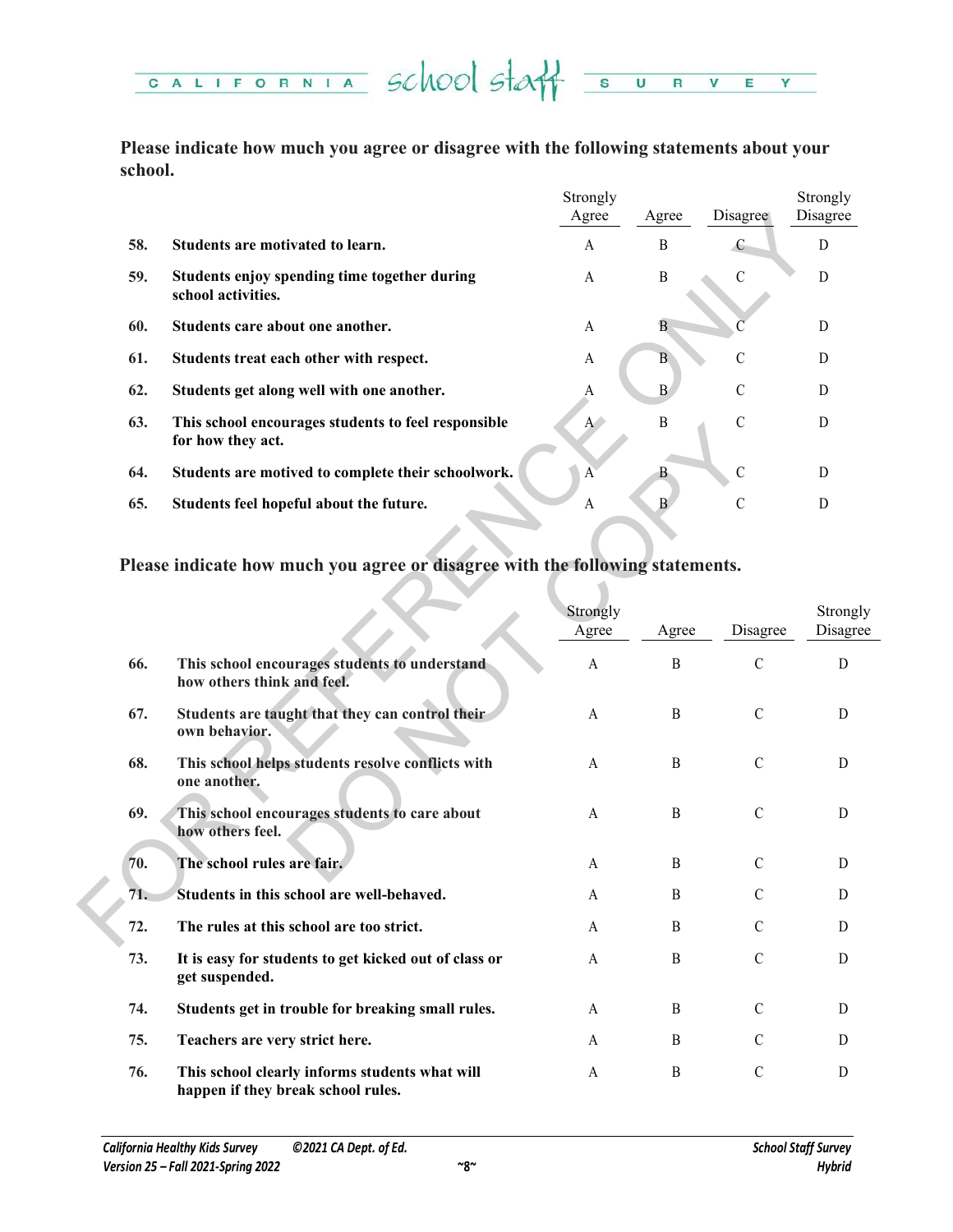#### CALIFORNIA School staff  $\overline{\mathsf{U}}$  $\overline{\mathbf{R}}$  $\overline{\mathsf{v}}$ E Y

### **Please indicate how much you agree or disagree with the following statements.**

|     |                                                                                                                  | Strongly<br>Agree | Agree | Disagree | Strongly<br>Disagree |
|-----|------------------------------------------------------------------------------------------------------------------|-------------------|-------|----------|----------------------|
| 77. | Students know what the rules are.                                                                                | А                 | B     | ◡        |                      |
| 78. | Teachers at this school communicate with<br>parents about what their children are expected<br>to learn in class. | A                 | B     |          |                      |
| 79. | Parents feel welcome to participate at this school.                                                              | A                 | B     |          |                      |
| 80. | School staff take parents' concerns seriously.                                                                   | A                 |       |          |                      |

# **The next questions ask for your opinions about student-related problems.**

|     |                                                                                                                  | Agree                    |                 | Agree            | Disagree            | Disag             |
|-----|------------------------------------------------------------------------------------------------------------------|--------------------------|-----------------|------------------|---------------------|-------------------|
| 77. | Students know what the rules are.                                                                                | A                        |                 | B                | $\mathcal{C}$       | $\mathbf{D}$      |
| 78. | Teachers at this school communicate with<br>parents about what their children are expected<br>to learn in class. | A                        |                 | $\boldsymbol{B}$ | C                   | $\mathbf D$       |
| 79. | Parents feel welcome to participate at this school.                                                              | $\mathbf{A}$             |                 | B                | $\mathbf C$         | $\mathbf{D}$      |
| 80. | School staff take parents' concerns seriously.                                                                   | A                        |                 | B                | $\mathcal{C}$       | $\mathbf{D}$      |
|     | The next questions ask for your opinions about student-related problems.                                         |                          |                 |                  |                     |                   |
|     | For students enrolled in this school, how much of a problem is                                                   |                          |                 |                  |                     |                   |
|     |                                                                                                                  | Insignificant<br>Problem | Mild<br>Problem |                  | Moderate<br>Problem | Severe<br>Problem |
| 81. | student alcohol and drug use?                                                                                    | A                        | $\, {\bf B}$    |                  | $\mathcal{C}$       | D                 |
| 82. | student tobacco use?                                                                                             | A                        | $\overline{B}$  |                  | $\mathcal{C}$       | D                 |
| 83. | student vaping or e-cigarette use?                                                                               | A                        | $\, {\bf B}$    |                  | $\mathcal{C}$       | $\mathbf D$       |
| 84. | harassment or bullying among students?                                                                           | A                        | B               |                  | C                   | D                 |
| 85. | physical fighting between students?                                                                              | A                        | $\, {\bf B}$    |                  | $\mathcal{C}$       | D                 |
| 86. | disruptive student behavior?                                                                                     | A                        | B               |                  | C                   | D                 |
| 87. | racial/ethnic conflict among students?                                                                           | A                        | B               |                  | $\mathcal{C}$       | $\mathbf D$       |
| 88. | student depression or other mental health<br>problems?                                                           | A                        | B               |                  | $\mathcal{C}$       | D                 |
| 89. | lack of respect of staff by students?                                                                            | A                        | B               |                  | $\mathcal{C}$       | D                 |
| 90. | cutting classes or being truant?                                                                                 | A                        | B               |                  | C                   | D                 |
| 91. | gang-related activity?                                                                                           | A                        | B               |                  | C                   | $\mathbf D$       |
| 92. | weapons possession?                                                                                              | A                        | B               |                  | $\mathcal{C}$       | D                 |
| 93. | vandalism (including graffiti)?                                                                                  | A                        | B               |                  | $\mathcal{C}$       | D                 |
| 94. | theft?                                                                                                           | A                        | B               |                  | $\mathcal{C}$       | D                 |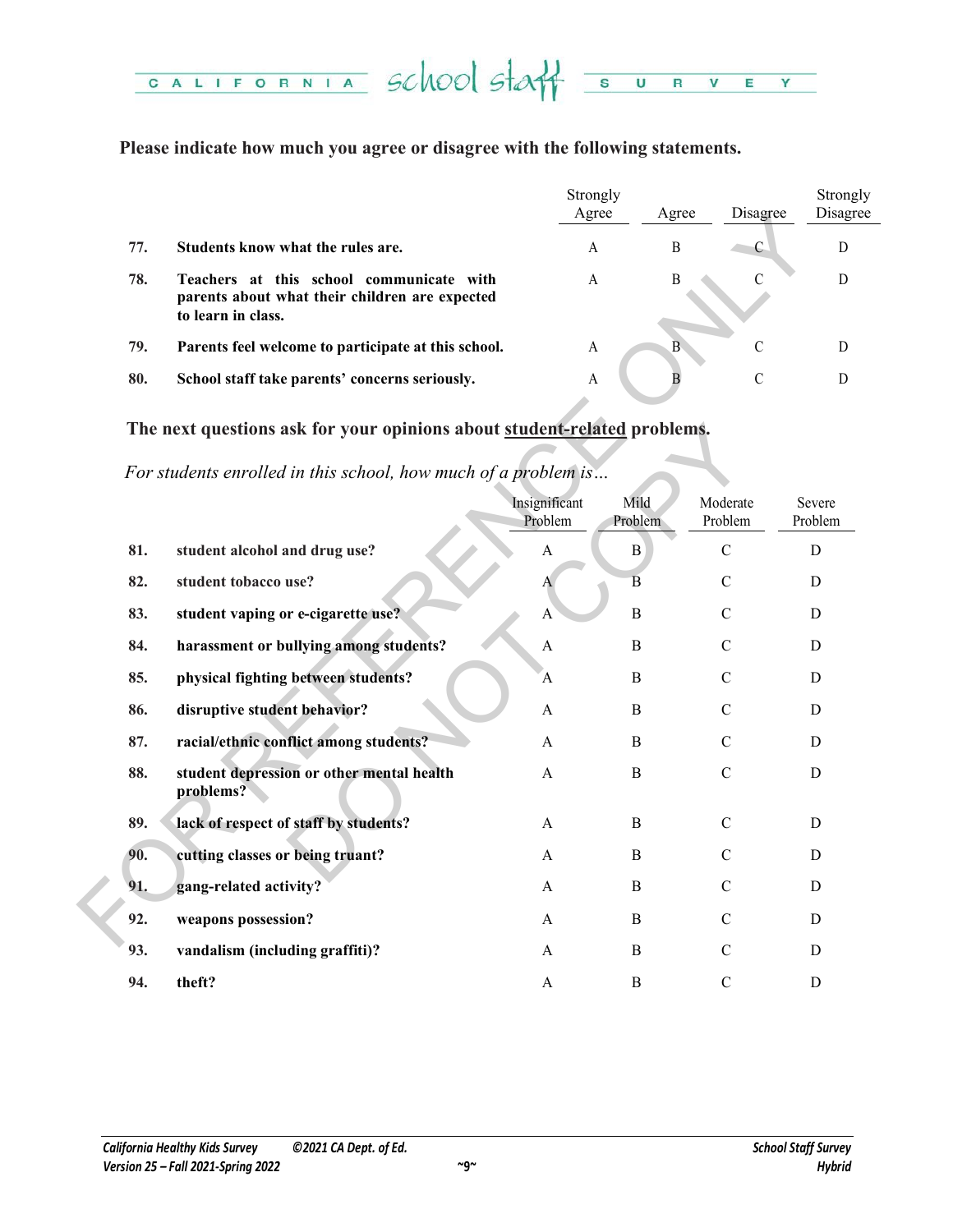

**Do you feel that you need more professional development, training, mentorship, or other support to do your job in any of the following areas?** 

|      | Area of Professional Development                                                                                                  | Yes | No           |
|------|-----------------------------------------------------------------------------------------------------------------------------------|-----|--------------|
| 95.  | positive behavioral support and classroom management                                                                              | A   | $\, {\bf B}$ |
| 96.  | working with diverse racial, ethnic, or cultural groups                                                                           | A   | B.           |
| 97.  | supporting students exposed to trauma or stressful life<br>events (e.g., trauma-informed practices)                               | A   | $\, {\bf B}$ |
| 98.  | meeting the social, emotional, and developmental needs<br>of youth (e.g., resilience promotion)                                   |     | $\mathbf B$  |
| 99.  | COVID-related safety measures and protocols to keep staff<br>and students healthy                                                 |     | $\mathbf B$  |
| 100. | motivating students through remote learning                                                                                       |     | $\mathbf B$  |
| 101. | creating a positive school climate                                                                                                |     | $\mathbf B$  |
| 103. | Don't know<br>$\mathbf{C}$<br>Do you have responsibilities for services or instruction related to health, prevention, discipline, |     |              |
|      | counseling, and/or safety?                                                                                                        |     |              |
|      | A)<br>$\rm No$                                                                                                                    |     |              |
|      | B)<br>Yes                                                                                                                         |     |              |
|      |                                                                                                                                   |     |              |
|      |                                                                                                                                   |     |              |
|      |                                                                                                                                   |     |              |
|      |                                                                                                                                   |     |              |
|      |                                                                                                                                   |     |              |
|      |                                                                                                                                   |     |              |

- **102. Does your school ban tobacco use and vaping on school property and at school sponsored events?**
	- **A)** No
	- **B)** Yes
	- **C)** Don't know
- **103. Do you have responsibilities for services or instruction related to health, prevention, discipline, counseling, and/or safety?** 
	- **A)** No
	- **B)** Yes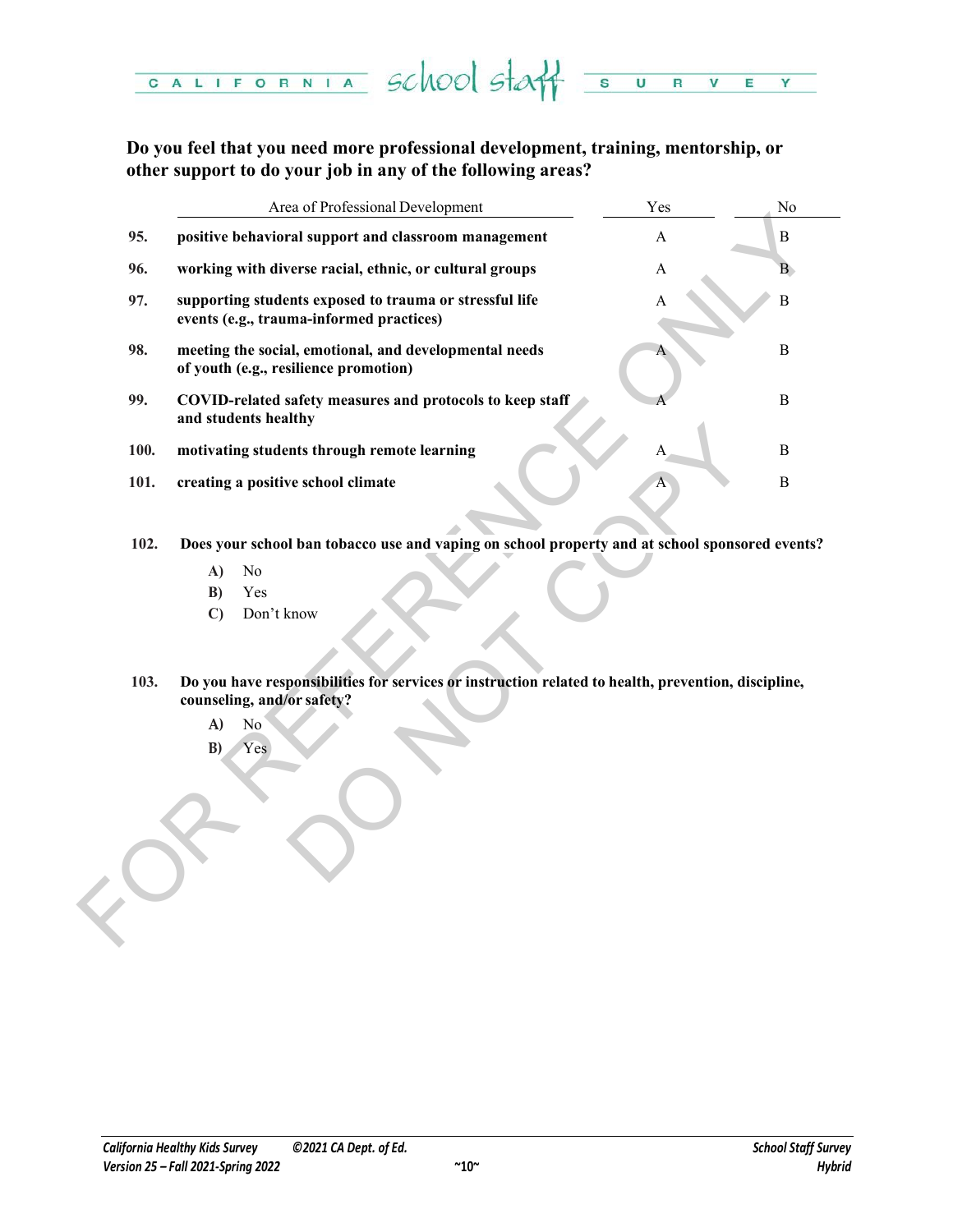

# **SECTION 2**

# **The following questions are ONLY for staff at this school who have responsibilities for services or instruction related to health, prevention, discipline, counseling, and/or safety. If you have such responsibilities, continue through this module. (If not, you have finished the survey. Thank you for your participation.)**

| services or instruction related to health, prevention, discipline, counseling, and/or<br>safety. If you have such responsibilities, continue through this module. (If not, you<br>have finished the survey. Thank you for your participation.) |                                                                                                                                                                                                |                       |                  |               |                      |  |  |  |
|------------------------------------------------------------------------------------------------------------------------------------------------------------------------------------------------------------------------------------------------|------------------------------------------------------------------------------------------------------------------------------------------------------------------------------------------------|-----------------------|------------------|---------------|----------------------|--|--|--|
|                                                                                                                                                                                                                                                | How much do you agree with the following statements about this school?                                                                                                                         |                       |                  |               |                      |  |  |  |
|                                                                                                                                                                                                                                                | This school                                                                                                                                                                                    | Strongly<br>Agree     | Agree            | Disagree      | Strongly<br>Disagree |  |  |  |
| 104.                                                                                                                                                                                                                                           | collaborates well with community organizations to<br>help address substance use or other problems<br>among youth.                                                                              | $\mathbf{A}$          | B                | $\mathcal{C}$ | D                    |  |  |  |
| 105.                                                                                                                                                                                                                                           | has sufficient resources to create a safe campus.                                                                                                                                              |                       | $\mathbf{B}$     | C             | D                    |  |  |  |
| 106.                                                                                                                                                                                                                                           | has sufficient resources to address substance use<br>prevention needs.                                                                                                                         | $\boldsymbol{\rm{A}}$ | $\mathbf{B}$     | $\mathcal{C}$ | D                    |  |  |  |
| 107.                                                                                                                                                                                                                                           | consistently enforces policies banning tobacco<br>use/vaping on school property.                                                                                                               | $\boldsymbol{A}$      | $\overline{B}$   | $\mathcal{C}$ | D                    |  |  |  |
| 108.                                                                                                                                                                                                                                           | punishes first-time violations of alcohol or other<br>drug policies by at least an out-of-school<br>suspension.                                                                                | A                     | $\, {\bf B}$     | $\mathcal{C}$ | D                    |  |  |  |
| 109.                                                                                                                                                                                                                                           | enforces zero tolerance policies.                                                                                                                                                              | A                     | B                | $\mathcal{C}$ | D                    |  |  |  |
| 110.                                                                                                                                                                                                                                           | seeks to maintain a secure campus through such<br>means as metal detectors, security guards, or<br>personal searches.                                                                          | A                     | $\boldsymbol{B}$ | $\mathcal{C}$ | D                    |  |  |  |
| 111.                                                                                                                                                                                                                                           | provides effective confidential support and<br>referral services for students needing help<br>because of substance abuse, violence, or other<br>problems (e.g., a Student Assistance Program). | A                     | B                | $\mathcal{C}$ | D                    |  |  |  |
| 112.                                                                                                                                                                                                                                           | considers substance abuse prevention an<br>important goal.                                                                                                                                     | A                     | B                | $\mathcal{C}$ | D                    |  |  |  |
| 113.                                                                                                                                                                                                                                           | provides adequate health services for students.                                                                                                                                                | A                     | B                | $\mathcal{C}$ | D                    |  |  |  |
| 114.                                                                                                                                                                                                                                           | emphasizes helping students with their<br>social, emotional, and behavioral<br>problems.                                                                                                       | A                     | $\boldsymbol{B}$ | $\mathcal{C}$ | D                    |  |  |  |
| 115.                                                                                                                                                                                                                                           | uses restorative practices to help resolve conflicts.                                                                                                                                          | A                     | $\mathbf{B}$     | $\mathcal{C}$ | D                    |  |  |  |
| 116.                                                                                                                                                                                                                                           | implements trauma-informed practices.                                                                                                                                                          | A                     | B                | $\mathsf C$   | D                    |  |  |  |